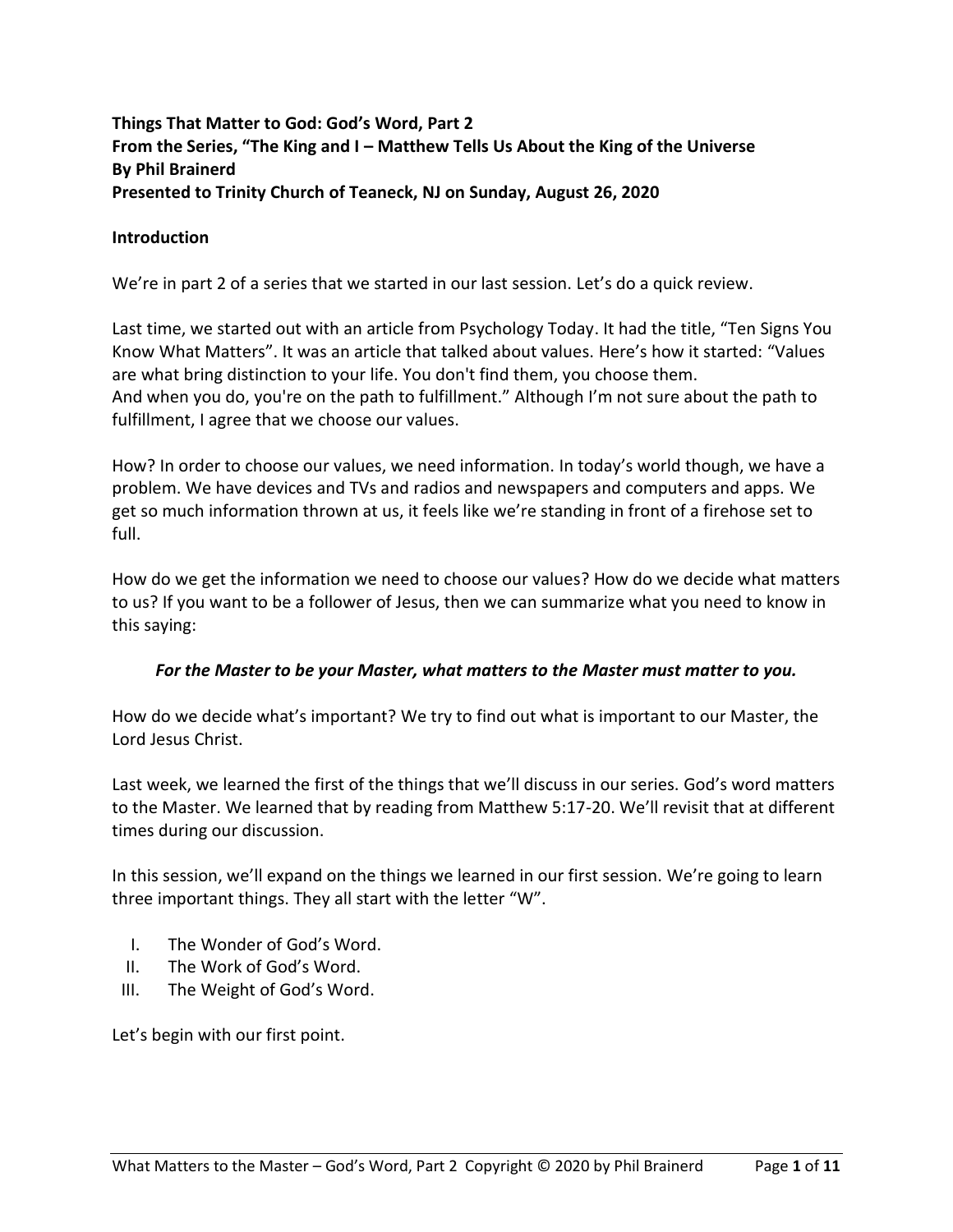### **I. The Wonder of God's Word**

God's Word is wonder-full. It should cause us to feel a sense of wonder - A sense of awe. Why? Let's look at some reasons, starting with what we read last week.

17 "Do not think that I came to abolish the Law or the Prophets; I did not come to abolish but to fulfill." (Matthew 5:17)

The Law and the Prophet are the entire body of writings that we call the Old Testament. These were fulfilled in Jesus. We learn from this that God's Word represents God himself. Every word we read in the Bible comes from God. The Psalms talk about this:

Open my eyes that I may see wonderful things in your law. (Psalm 119:18)

When we open God's Word, we see wonderful things. What kind of wonderful things?

Cause me to understand the way of your precepts, that I may meditate on your wonderful deeds. (verse 27)

When we open God's Word, we see God doing wonderful things. It's in God's Word that we learn that he created us and all things. The universe, and everything in it. The largest stars, all the way down to the smallest organisms are all part of the wonder of God's creation.

This causes wonder all by itself, but even more:

3 When I consider your heavens, the work of your fingers, the moon and the stars, which you have set in place, 4 what is mankind that you are mindful of them, human beings that you care for them? (Psalm 8:3-4)

When we look into the universe, we see things that cause us to feel wonder. When we open God's Word, we meet the God who created those things. Then, we stop and marvel that such a being takes the time to reveal himself to us.

As if this was not enough to cause us to feel wonder, we learn something else.

For truly I say to you, until heaven and earth pass away, not the smallest letter or stroke shall pass from the Law until all is accomplished. (Matthew 5:18)

God's word is wonderful because it's eternal.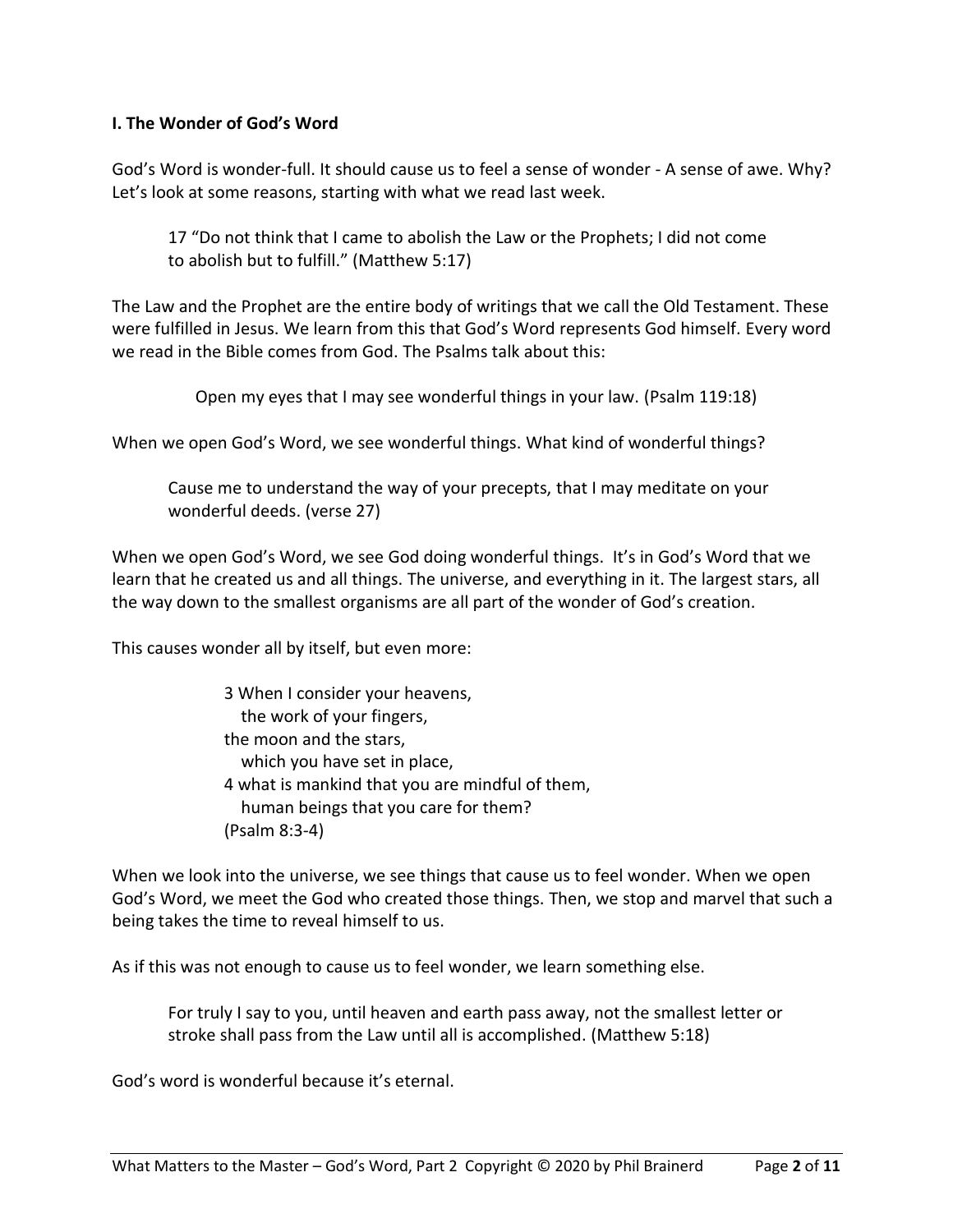Here are some thoughts from the prophet Isaiah:

| "All people are like grass,                                  |
|--------------------------------------------------------------|
| and all their faithfulness is like the flowers of the field. |
| 7 The grass withers and the flowers fall,                    |
| because the breath of the Lord blows on them.                |
| Surely the people are grass.                                 |
| 8 The grass withers and the flowers fall,                    |
| but the word of our God endures forever."                    |

(Isaiah 40:6-8)

Here's what Isaiah is saying: Tragically, people come and go. We are here one day and gone the next. Along the way, we change. In particular, people can change their minds.

Is God like that? Does God change his mind? Let's think about an example of why this is important. We're told in God's Word the Bible that if we believe in Jesus, our sins are forgiven. We have eternal life. However, imagine walking up to the gates of heaven one day. You're ready to go in, but the gates are locked shut. There's an angel standing by the gate guarding it. He says, "Sorry everybody, God changed his mind -Too bad!"

No, that will never happen. God is eternal and unchanging. God's word is eternal and unchanging.

God's word matters to the Master. In it, we learn the wonder of the Creator God who cares about us. As we study God's Word together, we will learn more and more about the wonder of God's word. For now, let's move on to our second point.

## **II. The Work of God's Word**

Therefore anyone who sets aside one of the least of these commands and teaches others accordingly will be called least in the kingdom of heaven, but whoever practices and teaches these commands will be called great in the kingdom of heaven. For I tell you that unless your righteousness surpasses that of the Pharisees and the teachers of the law, you will certainly not enter the kingdom of heaven. (Matthew 5:19-20)

We'll run into the Pharisees and the Teachers of the Law many times as we work though Matthew. For now, we'll talk about four things, two of which we know from what we've just read.

First, they were major religious leaders in Israel in the days of Jesus. Second, as religious leaders, they should have been righteous, but they weren't.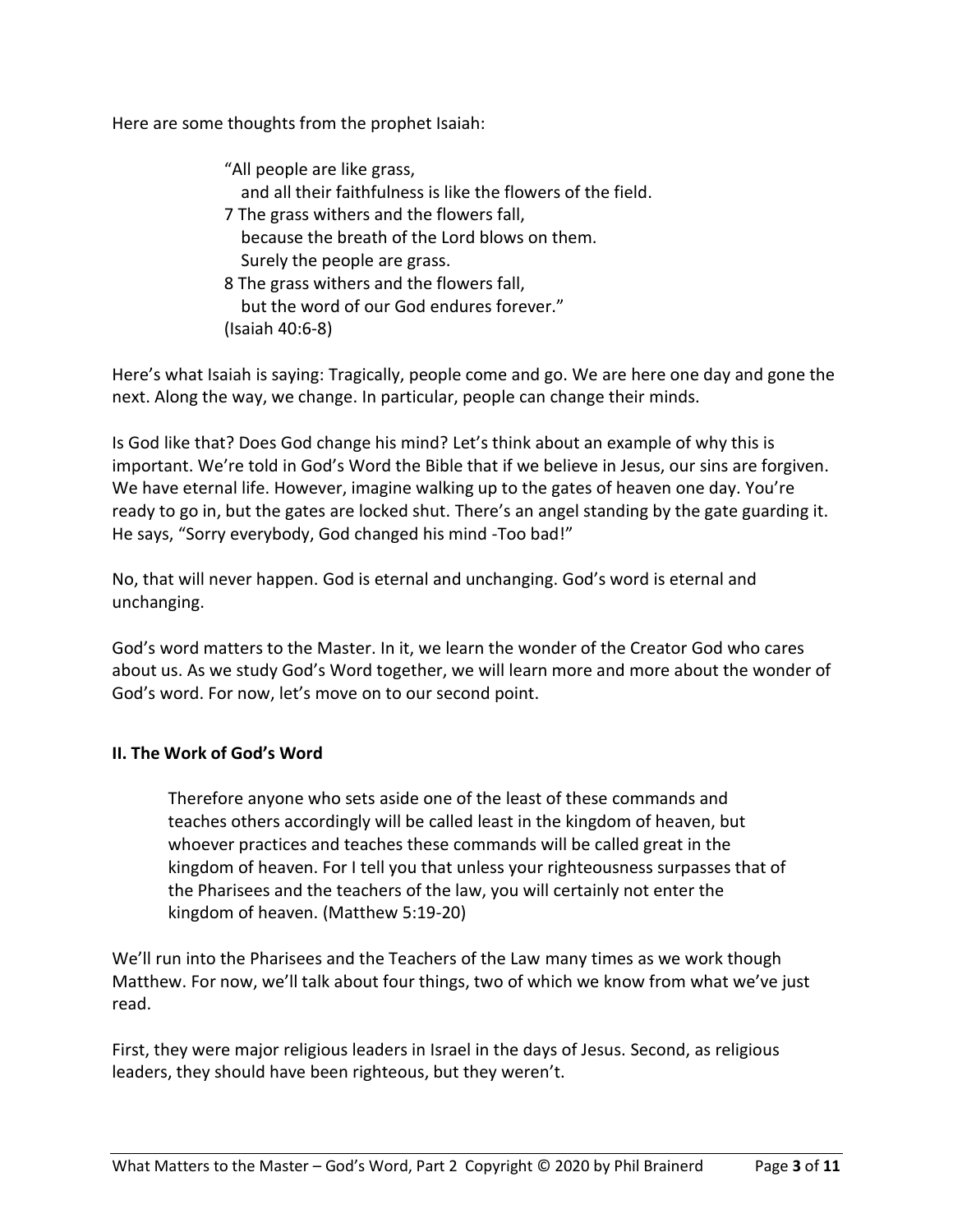For I tell you that unless your righteousness surpasses that of the Pharisees and the teachers of the law, you will certainly not enter the kingdom of heaven. (v. 20)

Jesus is saying here that the Pharisees won't be in the kingdom of heaven. Anyone who wants to be there will have to do better.

Third, the Pharisees were some of the people who diminished God's Word:

Therefore anyone who sets aside one of the least of these commands and teaches others accordingly will be called least in the kingdom of heaven. (v 20)

Why would they do that? Because their hearts were bad. Later in Matthew, Jesus says:

Woe to you, teachers of the law and Pharisees, you hypocrites! You give a tenth of your spices—mint, dill and cumin. But you have neglected the more important matters of the law—justice, mercy and faithfulness. You should have practiced the latter, without neglecting the former. (Matthew 23:23)

Jesus gives us an example of the kind of things Pharisees did. In the Law, people were told to tithe – to give ten percent of what they earned. The Pharisees followed that particular law. In fact, they followed it with great detail, measuring all aspects of their homes. It was challenging, but do-able. However, Jesus says they missed all the parts in the law that commanded people to pursue justice, mercy, and faithfulness. These were more important.

The Pharisees missed major parts of God's Word because their hearts were bad. This leads us to another thing that matters to the Master: Your heart matters to the Master. How does this relate to God's Word? Here's where we learn about the work of the Word.

For the word of God is alive and active. Sharper than any double-edged sword, it penetrates even to dividing soul and spirit, joints and marrow; it judges the thoughts and attitudes of the heart. (Hebrews 4:12)

The work of God's Word is to change our hearts. God's word is: Alive, active, penetrating, and judging. Sadly, the Pharisees, even though they were religious leaders, were not helped by God's Word. They picked the commands that they liked. They ignored others. This is how they taught people. Jesus warned his followers – If you want to enter God's Kingdom, you must do better. You must honor all of God's Word. And you must allow God to use it to change your heart.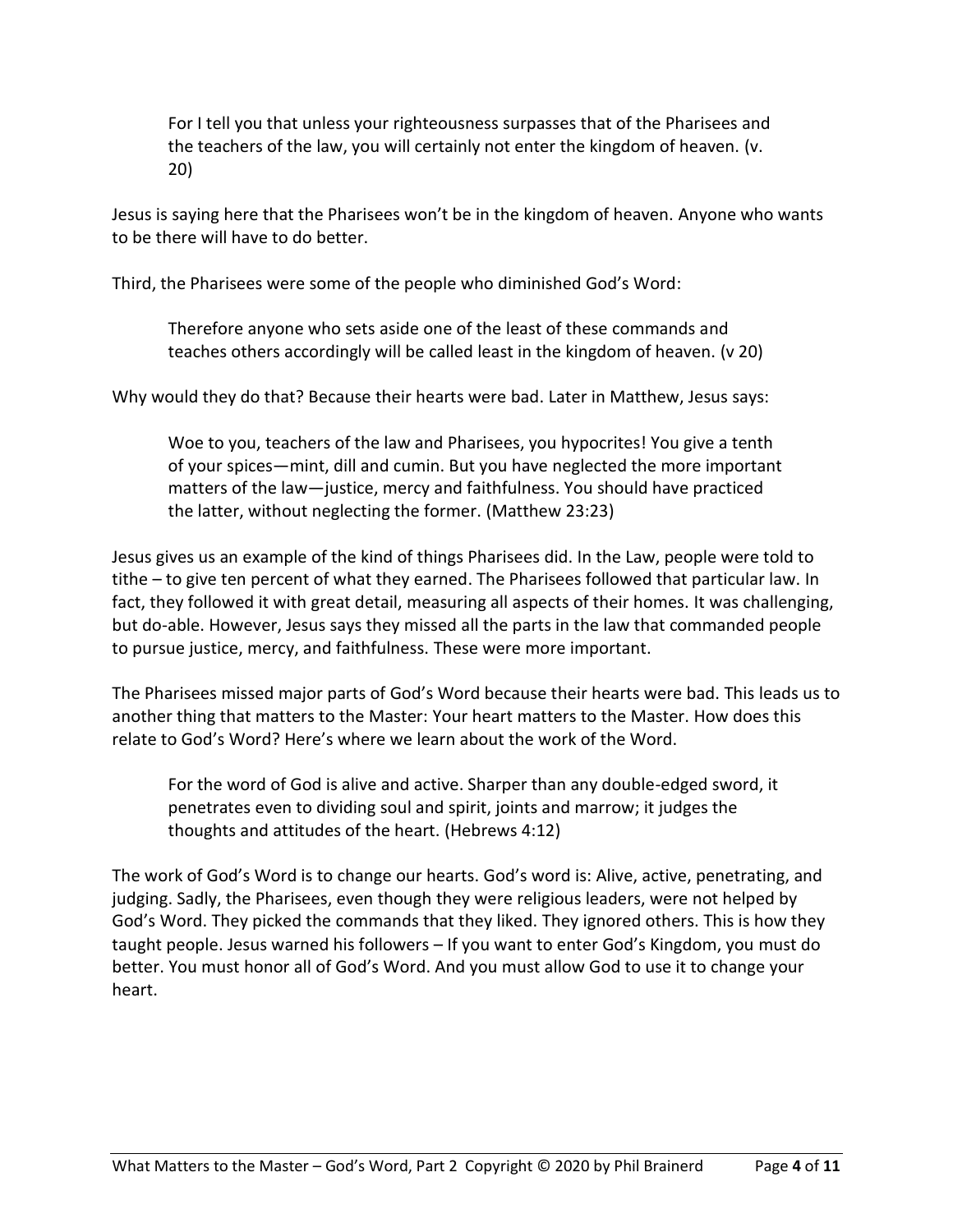God's Word matters to the Master because your heart matters to the Master. And God uses his word to change our hearts. That's part of the work of God's word.

So far, we've learned the wonder of God's Word. We just learned about the work of God's Word. Let's look at our final point.

## **III. The Weight of God's Word**

Remember our Summary statement:

# *For the Master to be your Master, what matters to the Master must matter to you.*

To be a follower of Jesus, you must give his Word *weight* in your life. God's Word must matter to you.

Maybe you're saying, "Well, here I am. I'm listening. That means I'm giving God's Word weight in my life." And that's a good start for which we commend everyone here. But let's dig deeper. Here's the question for us today: If you're here right now, then God's Word matters on some level to you. But, how much does it matter? How much weight does God's Word have *when compared to other sources of information in your life*?

Remember that fire hose we talked about early in our discussion? That's a symbol for all the information we receive on a daily basis. How does God's Word stack up against all the other sources of information that pass by us every day?

Let's look at one of the most important stories in the Bible - The Fall of Adam and Eve in the Garden. Recall that God created Adam and Eve, the first humans. They were perfect. God placed them on in a perfect Garden on a perfect planet.

You know something funny? They were hit with a firehose of information, too. That's right. They had mountains of information flowing past them every minute of the day. Only, unlike today, every piece of information led to the same thing: God is wonderful. Every flower was a beautiful demonstration of artistry. Every animal was a display of amazing design. Every cloud showed God's majesty. Every bite of food was delicious. Every drop of water was refreshing. At that time, the world blew a firehose of information right at Adam and Eve. And every piece of information Adam and Eve received said, "God is wonderful".

But then, another source of information entered the Garden - Another voice spoke to Adam and Eve. The Bible scholars in the audience will recall that God gave only one rule for paradise: Don't eat from the Tree of the Knowledge of Good and Evil. You can eat from every other tree – just not that one.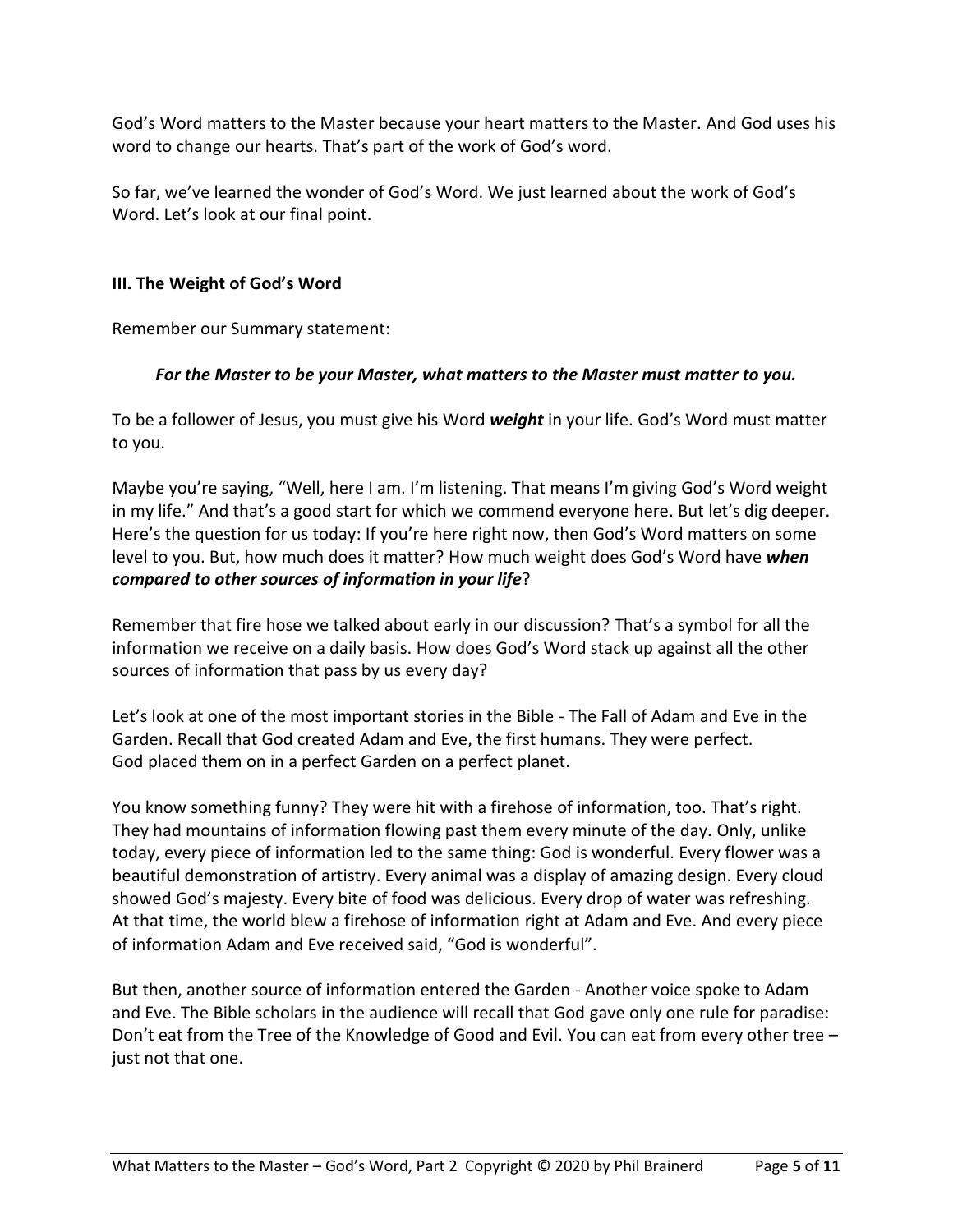We read about the new voice in Genesis 3.

Now the serpent was more crafty than any of the wild animals the Lord God had made. He said to the woman, "Did God really say, 'You must not eat from any tree in the garden'?" (Genesis 3:1)

I've spoken about this at length in other places so I can't revisit the whole passage in detail. (For more detail, see my message, "Life Answers In Genesis - What Went Wrong?") For now, let's be reminded that this was the start of what I call the "Three Doubts of the Devil".

- Doubt God's Word
- Doubt God's Power
- Doubt God's Character

The first thing the Serpent wanted Adam and Eve to doubt was God's Word. "Did God really say…" The Serpent wanted Adam and Eve to doubt that God had the ability and the willingness to speak clearly to them. If he had such ability and willingness, then Adam and Eve were to question whether God had anything worthwhile to say.

That has been the Devil's first temptation for every human in the world ever since the days of Adam and Eve. From that day on, the firehose of information started to contain other pieces of information. Most of them suggesting that we turn away from God and follow other voices.

We could spend days talking about this, but I want to highlight a few points in history between the Garden of Eden and today.

### *Points of History 1*

The first point is the initial reaction of Adam and Eve to the words of the Serpent.

When the woman saw that the fruit of the tree was good for food and pleasing to the eye, and also desirable for gaining wisdom, she took some and ate it. (Genesis 3:6)

When Adam and Eve started listening to the new voice in the Garden, they started to consider the forbidden fruit. When they did this, three things stood out. It was: 1) Good for food, 2) Pleasing to the Eye, and 3) Desirable for gaining wisdom.

Let's look at those three things. We don't have a lot of time. So, I'm going to read these and jump to the practical implications.

1) "Good for Food" This reflects an attitude. It's the start of a decaying respect for God and his Word. God said, "Don't eat from that tree". For Eve, God's command was not sufficient. She looked at the fruit on the tree, and it looked like food. Therefore, she reasoned, you should be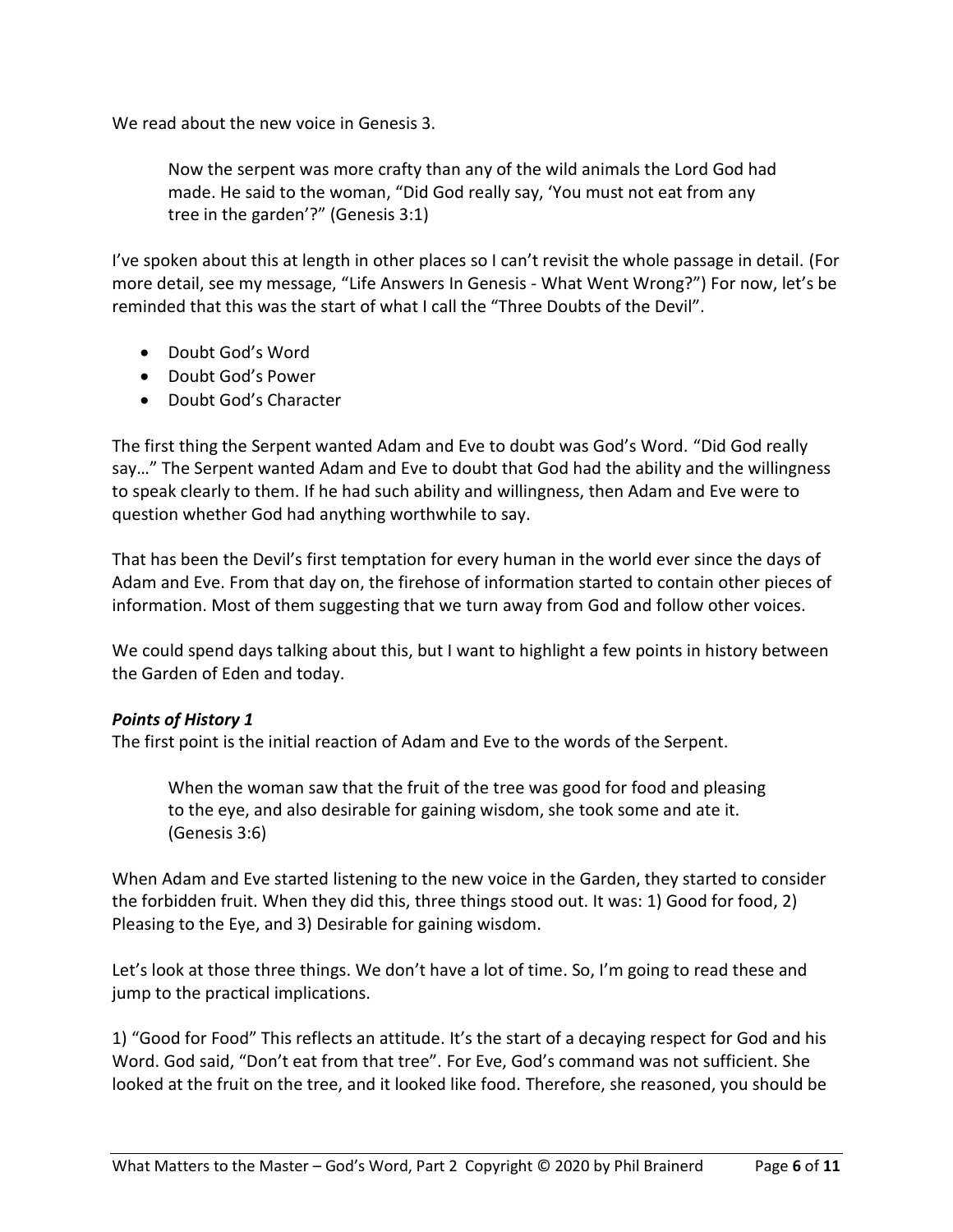able to eat it. Eve was making observations and collecting evidence to prove in her own heart that God didn't know what he was talking about.

There's a problem here: God didn't say, "Don't eat fruit from that tree because it's inedible". He said, "Don't eat it." This action on Eve's part showed that her attitude towards God and his Word were deteriorating.

# *Here's an important principle: Observations alone, even though they may produce individual true facts, do not always lead to a correct understanding of ultimate truth.*

2) "Pleasing to the eye": The fruit looked good. This was a feeling. At this point, Eve had stopped listening to God, and instead, she listened to her feelings. Feelings aren't always bad, but they have a way of changing. Sometimes they change very quickly. In no way are feelings permanent. And feelings are not always connected to reality. Because of that, feelings and emotions are rarely the best way to determine whether information is correct.

3) "Desirable for gaining Wisdom": There is something about knowledge that is very seductive. Knowledge, it is thought, brings power. Power brings importance, or so it is thought. When you have knowledge, you can do things you can't do otherwise.

Now, Knowledge is not always bad. In fact, knowledge in the proper context can be a very good thing. However, as we said, knowledge can be very seductive. In this case, Adam and Eve had stopped listening to God. When the quest for knowledge is dominated by feelings, which can change by the moment, bad things can happen. And things get worse when people who have a decaying respect for God, and who base their decision on emotions, believe themselves to be superior to everybody else.

Let's compare. Adam and Eve were given the words and the command of God. Recall, God is eternal. His Word is eternal. That's one source of information. Then they had another source of information: The Serpent. They had their feelings. Those feelings were coupled with facts that were disconnected from ultimate truth. This gave Adam and Eve and a sense that what they were doing would give them knowledge and power. That feeling made them *give weight to their own perceptions* over God's Word. They completely dispensed with the eternal Word and disobeyed. The results were disastrous, for them and for the whole world.

That's one point of history. Let's look at another.

# *Points of History 2*

The next point in history that we need to discuss is the Greek Philosophers. The Greek Philosophers, followed by the Roman philosophers, were a large group. They're complex. I'm not an expert on the whole group. However, we need do discuss two things about them.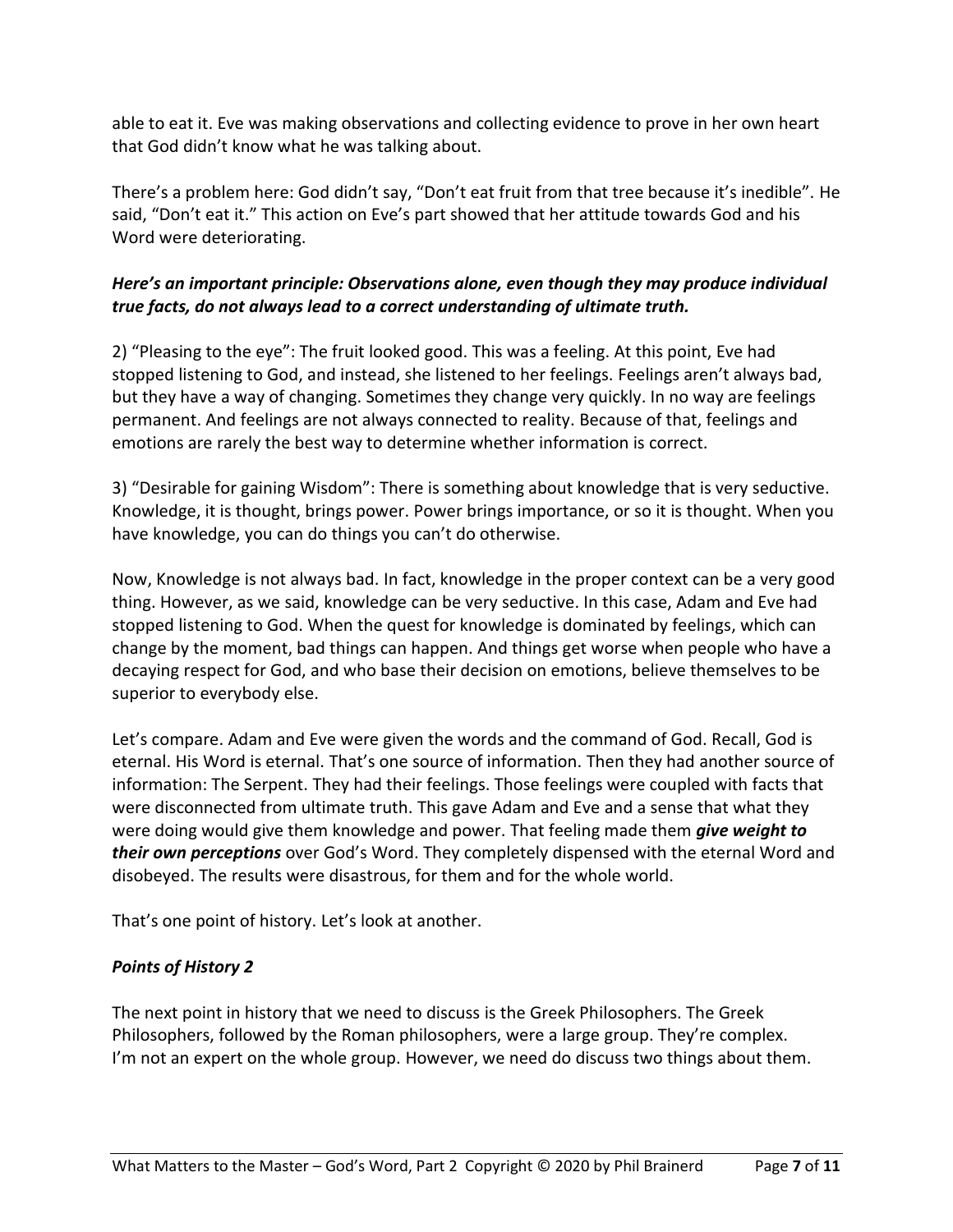1) They largely believed that you could reach ultimate truth by looking around. You make observations of your world and the universe. You apply tools like mathematics, reason, and philosophy to those observations. If you do this, you will eventually arrive at ultimate truth. Note: The Greeks believed you can do this without God.

As we learned by looking at the Garden of Eden, this is a bad idea. If you use observation, you can discover all kinds of things that as individual points of information are true. But, if you then rely on emotions and personal experiences to assemble the facts, and leave God out, bad things happen.

This problem is multiplied by a secondary belief that grows out of this system.

## **2) The world should be ruled by the Aristocracy**

What is the aristocracy? The meaning has changed over the years. Today we understand aristocracy to be people who are born into an over-class. These people are privileged by birth and are placed in charge. In America and much of the western world, we reject this notion.

However, this isn't what the Greeks and Romans intended. They saw the Aristocracy as all the people who could live by the rules they created. The Aristocracy to them was all the people who understood philosophy, high-level mathematics, and science in the form of physics, chemistry, and astronomy. To be a member of the aristocracy, you had to earn it. This of course included them – they were the aristocracy.

There are two problems with this.

1) Based on what we learned from the Garden of Eden, all of this is a bad idea. Mathematics and science are all good when they're guided by a knowledge of God. Otherwise, they become corrupted. People who rely on disconnected facts interpreted by feelings are open to all kinds of bad conclusions.

2) (And this is a bigger problem) This is easily misunderstood. Let me explain: Everybody at some point wants to feel important and special. So, everybody at some point wants to be part of the aristocracy. Every society has some form of an elite group -- The people who are in charge, the people who have power.

Remember, as the philosophers envisioned the aristocracy, it was a group that you had to work to be in. You had to demonstrate knowledge, and the ability to process knowledge. There are legitimate ways to do this. In modern societies, we have something called "higher education". Colleges, etc.

But there are also ways to fake this. Here's where the fire hose comes in. Every person on the earth today is faced with massive streams of information coming at them. That information comes from a number of sources. Some of the sources are giving out information because they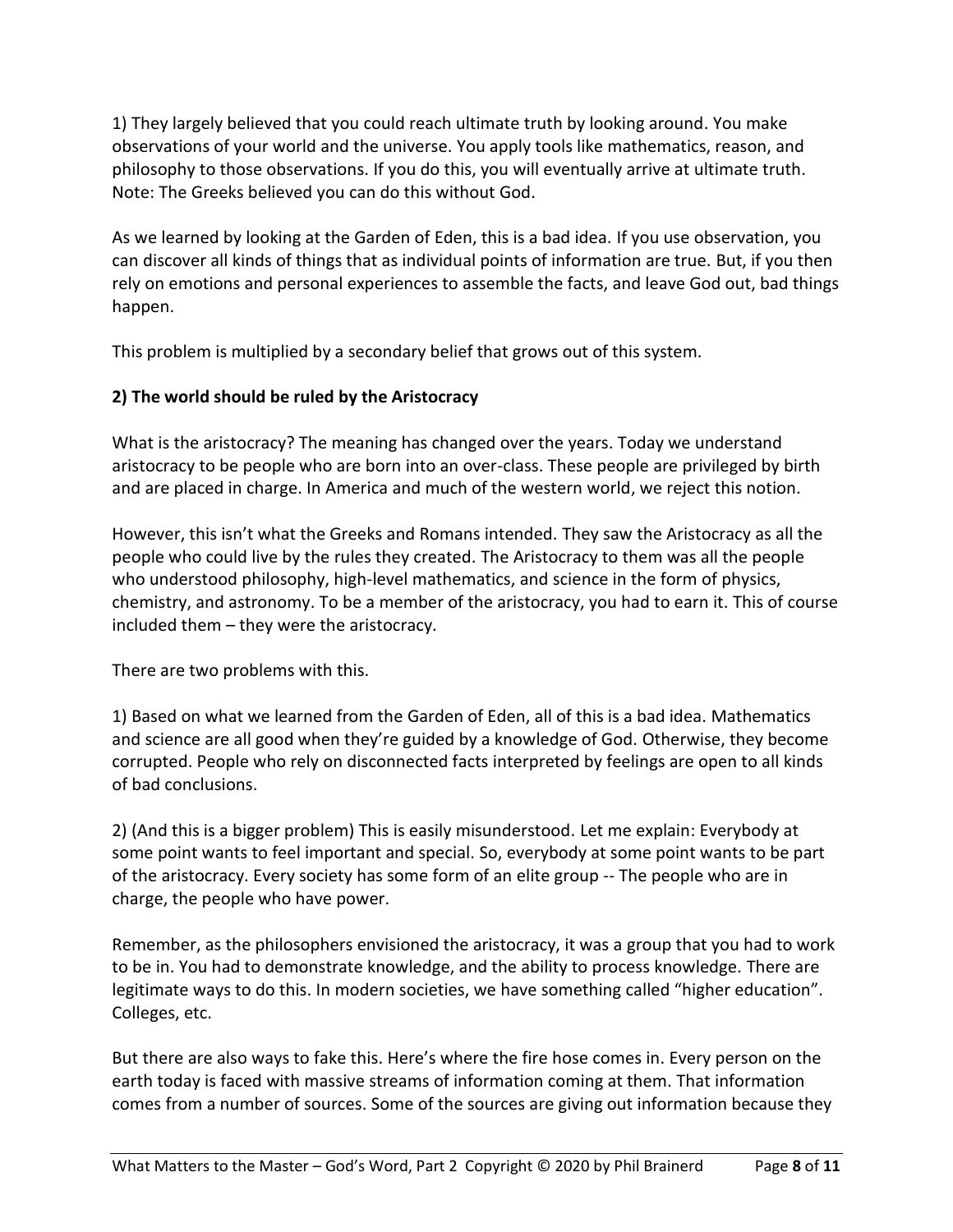want something from their listeners. Those people don't just give out information - *They give information with a sense of status.*

These people say things like, "Oh, I'm so glad you're hear listening. I can see that you're one of the people who (wink, wink) gets it. You understand. You're not like all of the (roll eyes) other people".

When these people say things like this, they're giving a gigantic hint: Because you're listening to them, you're part of the aristocracy.

We all need to watch for this!

## *Points of History 3*

There's a third point in history that we need to visit. It's the day that God spoke to Moses. Moses wrote down the things that God said. That started the writing that we call the Law and the Prophets - The writings that Jesus spoke about. Eventually, the collection of writings grew into what we have today, our Bibles.

In the Bible, in the Word of God, we now have an unchanging source of information. We have eternal truth. John quoted Jesus as saying, "Your Word is truth" (John 17:17)

This means that God has given us something that is not equal to other sources of information. It's certainly not lower than all the other information in the world. God's Word must be given the preeminent place in our lives. It's first. God's Word is to be given the most weight of all other information sources.

But here we run into a problem:

For the message of the cross is foolishness to those who are perishing, but to us who are being saved it is the power of God. (I Corinthians 1:18)

The world looks at the message of God's Word, which includes things like the cross of Christ. It sees "foolishness".

Do you know what that means? It means if you accept the Lordship of Jesus Christ, if you accept God's Word the Bible as the primary authority in your life, you risk you place in the Aristocracy. In fact, you will likely lose it.

Whether someone has earned their place in the aristocracy with education, or whether they just imagine that they belong, the message is loud and clear: Something important is about to be taken away.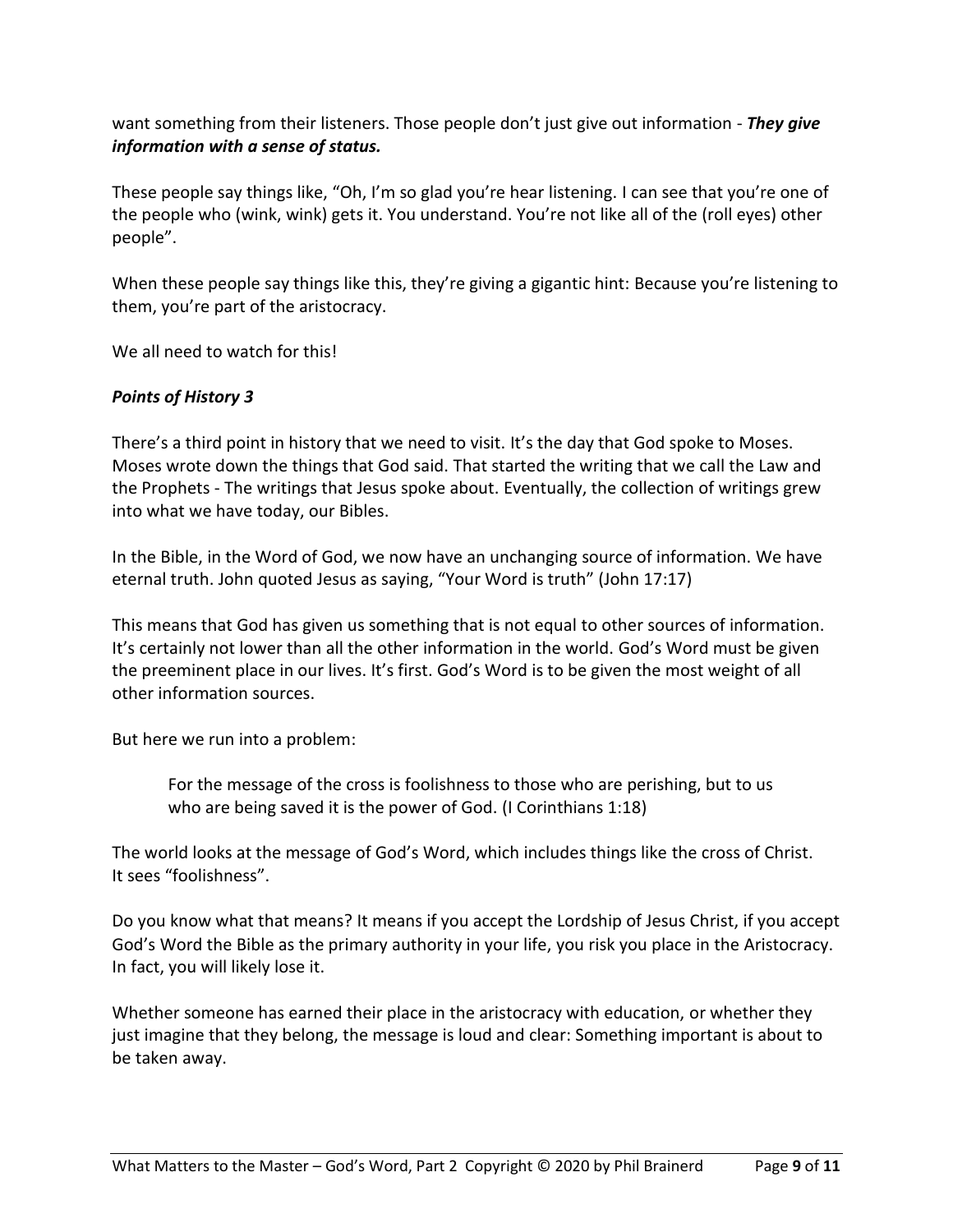That's one reason why Jesus warned about honoring the entire word of God. That's why Jesus warned about ignoring or belittling any of it.

I have seen people over the years, for whom their place in the aristocracy, again, whether earned or imagined, is everything. They come to church. They listen. But it's as though they have a special lock on their brain. There is a little mechanism in their head that I'll call the "aristocracy alert". When they hear things in church that they think will threaten their place in the aristocracy, that lock slams into place and protects them.

In some cases, they stop listening. In some cases, they shake their heads. In some cases, they shake their fists. Blood vessels pop out in their necks. And they shout out, "You don't bring up that topic in this church, Pastor. That offends the smart people, the aristocracy!"

And sadly, at that point, many church leaders relent. Why do they relent? I think there are two reasons. First, they are made to think that if they pursue the whole Word of God, it will cause their church to be torn apart. Second, many church leaders fancy themselves to be part of the aristocracy. They don't want to give up their place, either.

Then everyone goes home. We turn on the TV. We turn on our devices, our phones, our computers, our whatever. We sit in churches and listen to 30 minutes of Bible. Then we sit in front of our devices, the firehose of information, for 30 hours.

When we turn on our devices, they tell us: "Thanks for coming back." "Thanks for hanging around with the aristocracy."

- The informed ones.
- The cool ones.
- The funny ones.
- The smart ones.

When we do this, we shut off your brain and let the fire hose fill it with information.

Friends, what gets the "weight" in your life? God's Word, or your devices?

Let's pull this all together.

### **Conclusion**

What matters to the master? God's Word matters to the master. We want to understand that, so we've looked at three things today.

### *The wonder of God's Word.*

God's Word is eternal, and it represents him and his thoughts for us.